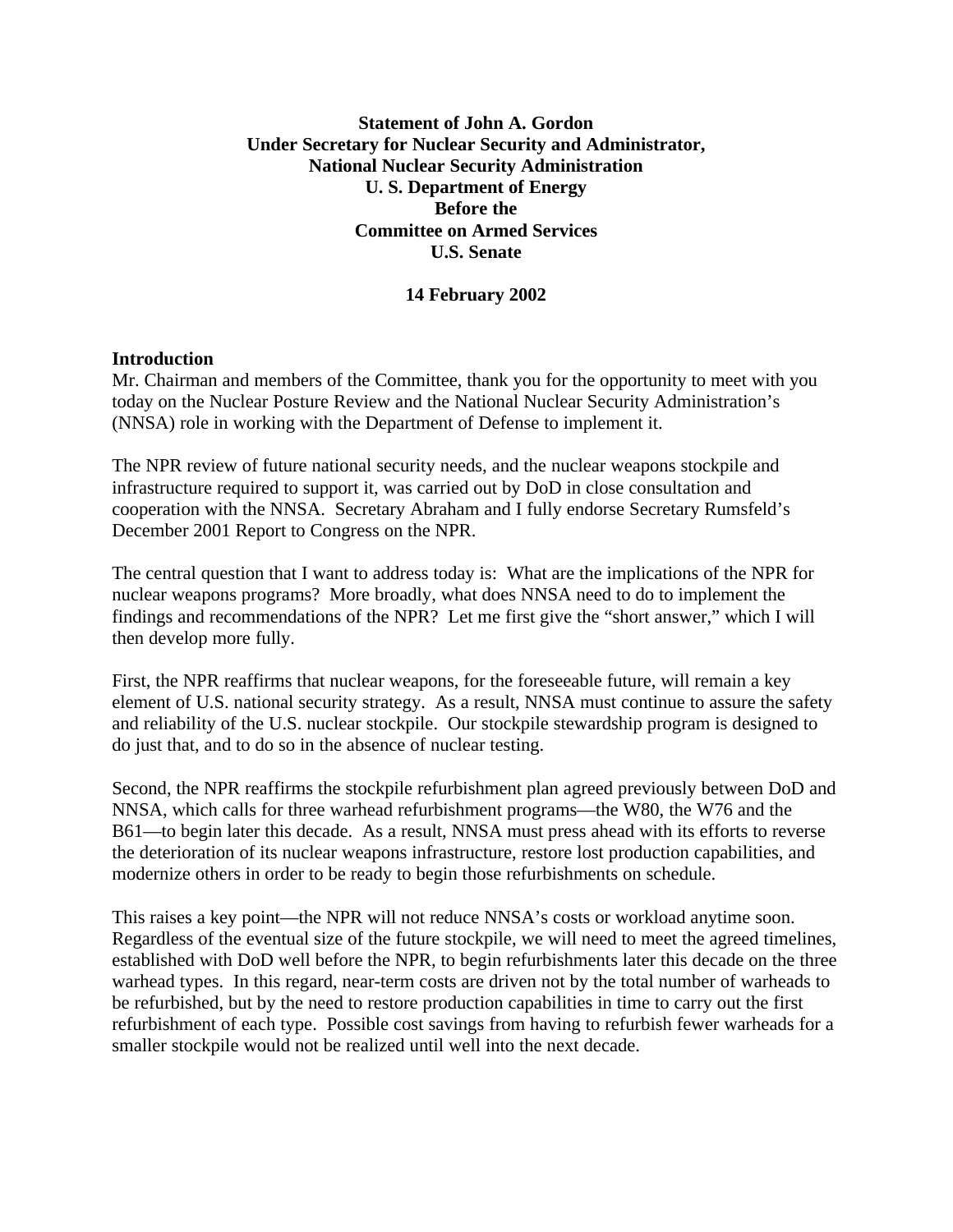Third, several NNSA initiatives have been endorsed by the NPR including efforts to:

- Enhance nuclear test readiness,
- Reestablish nuclear warhead advanced concepts teams at the national labs/HQ, and
- Accelerate preliminary design work on a modern pit facility (MPF).

Given our multi-year plan to reintroduce program stability to the enterprise, we believe we are "on track" to complete acquisition of the tools and capabilities needed to assure future stockpile safety and reliability, achieve the needed restoration and modernization of the production complex, and implement the NPR initiatives.

# **Role of the Nuclear Weapons Enterprise in Achieving Defense Policy Goals**

Let me elaborate more on these matters starting from "first principles." Four key defense policy goals were articulated in the Quadrennial Defense Review and later reaffirmed in the NPR. Briefly, the goals are to:

- *assure* allies and friends by demonstrating the United States' steadiness of purpose and capability to fulfill its military commitments,
- *dissuade* adversaries from undertaking military programs or operations that could threaten U.S. interests or those of allies and friends,
- *deter threats and counter coercion against the United States, its forces and allies, and*
- *defeat* any adversary decisively and defend against attack if deterrence fails.

In seeking to meet these goals, the NPR has established as its centerpiece a "New Triad" of flexible response capabilities consisting of the following elements:

- non-nuclear and nuclear strike capabilities including systems for command and control,
- active and passive defenses including ballistic missile defenses, and
- R&D and industrial infrastructure needed to develop, build, and maintain nuclear offensive forces and defensive systems.

Perhaps more so than in any previous defense review, this concept of a New Triad reflects a broad recognition of the importance of a robust and responsive defense R&D and industrial base in achieving our overall defense strategy.

The ability of our modern defense industrial base to bring advanced defense technology rapidly to the field is well respected internationally among both friend and foe. The breadth and scope of the U.S. strategic modernization program of the early 80's, including the potential of a Strategic Defense Initiative (SDI) then in the very early stages of R&D, was key to causing President Gorbachev in the late 1980's to seek an end to strategic competition with the West and an end to the Cold War. The U.S. defense R&D and industrial base, including the nuclear weapons complex of national laboratories, production plants, and test sites that supported development of sophisticated warheads with build rates exceeding 1,000 weapons per year, permitted that modernization program to take place and was a major factor in reassuring allies (who depend on the U.S. nuclear umbrella), in dissuading, that is, convincing the Soviet Union that arms competition with the United States was futile, and in deterring aggression.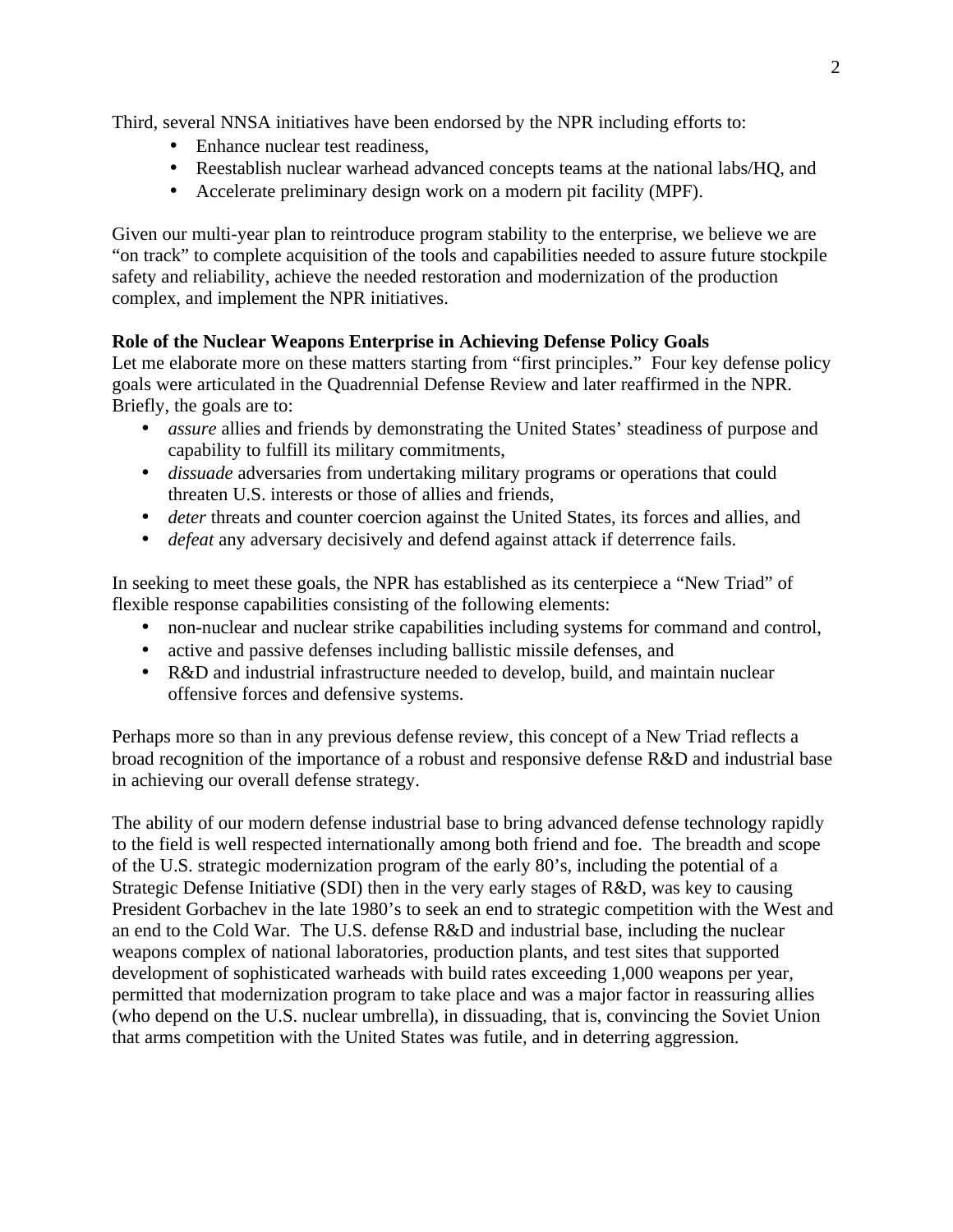Many modern military capabilities evolved from the legacy of the Manhattan Project, characterized by the massive application of science and technology to the problem of developing and producing the atomic bomb and leading to later efforts across a range of military systems. It was not only nuclear and conventional forces that provided deterrence during the Cold War, but the latent potential—reflected in our defense scientific, technical and manufacturing base—to design and develop ever more advanced and capable military systems, and the ability to produce them in great quantities if need be.

Now that the Cold War is over, how can the nuclear weapons enterprise act both to reassure allies, and to dissuade or deter future adversaries? An enterprise focused on sustainment and sized to meet the needs of a smaller nuclear deterrent can provide capabilities to respond to future strategic challenges. A future competitor seeking to gain some nuclear advantage would be forced to conclude that its buildup could not occur more quickly than the U.S. could respond. Alternatively, an ability to innovate and produce small builds of special purpose weapons, characteristic of a smaller but still vital nuclear infrastructure, would act to convince an adversary that it could not expect to negate U.S. nuclear weapons capabilities. The development and subsequent modification of the B61-7 bomb—converting a few of them into B61-11 earth penetrator weapons—is a case in point.

Thus, it is not only in-being forces, but the demonstrable capabilities of the defense scientific, technical and manufacturing infrastructure, of which a responsive nuclear weapons infrastructure is a key part, including its ability to sustain and adapt, that provides the United States with the means to respond to new, unexpected, or emerging threats in a timely manner. This has served to reassure allies and friends, dissuade adversaries from strategic competition with the U.S., and underpin credible deterrence in a changing security environment.

#### **Supporting the NPR—Capabilities for a responsive nuclear weapons enterprise**

How far along are we in creating a "responsive nuclear weapons enterprise?" The answer is: "We're making progress, but we have a ways to go."

Over the past decade, our focus has been to develop means to assess and ensure the safety and reliability of the aging stockpile absent underground nuclear testing. We have also sought to reduce the size of the production infrastructure, consistent with post-Cold War force levels, with the goal of modernizing that smaller infrastructure to assure that the nation has the capabilities it will need in the future.<sup> $\overline{1}$ </sup> The results of these efforts have been mixed. To date we have been able to certify stockpile safety and reliability without underground nuclear testing, but the capability to do so in the future as the stockpile continues to age remains uncertain. No advanced warhead concept development is underway. Past under investment in the enterprise—in particular, the production complex—has increased risks and will limit future options. Currently, we cannot build and certify plutonium "pits" and certain secondary components, much less complete warheads (although we are working hard to re-establish these capabilities). Many facilities are in poor condition—some are unusable—and we have a rapidly aging workforce. Restoring lost

<u>.</u>

<sup>1</sup> Among other things, over the past decade we have closed three facilities—Rocky Flats (pit production and reservoirs), the Mound Plant (non-nuclear components), and the Pinellas Plant (neutron generators)—and reduced floor space by over 50% in the manufacturing facilities at Y-12.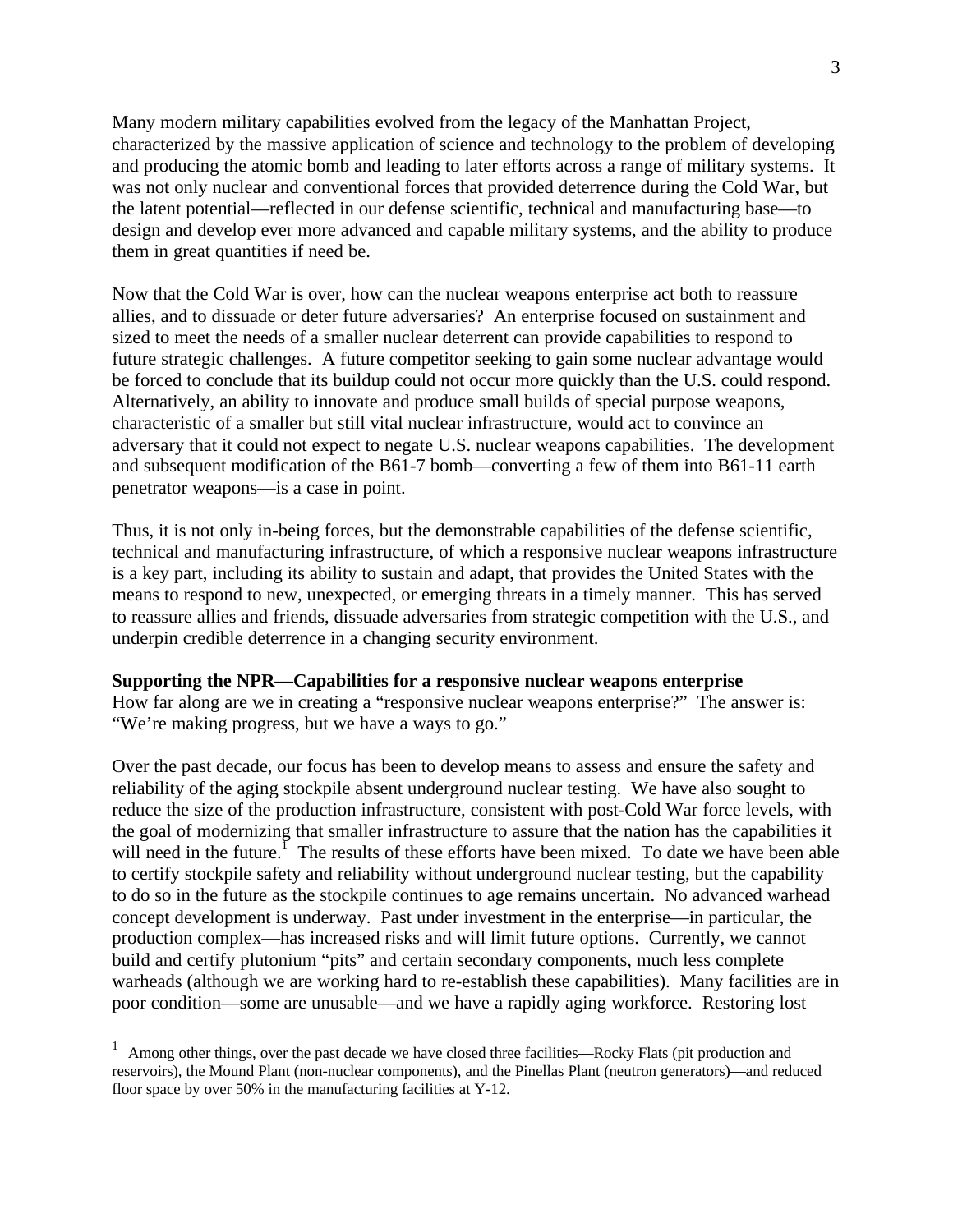nuclear weapons capabilities, and modernizing others, will require substantial investment over the next several years both to recapitalize laboratory and production infrastructure, and to strengthen our most important asset: our people.

The nuclear weapons enterprise that we seek must: (1) continue to assure stockpile safety, reliability, and performance, and (2) respond rapidly and decisively to stockpile "surprise" or to changes in the international security environment. Let me address each in turn.

## *Assure stockpile safety, reliability, and performance*

Since 1995, there has been a Presidential requirement for an annual assessment of the safety and reliability of the nuclear stockpile and a determination of whether a nuclear test is required to resolve any safety or reliability problem. This is an extensive technical effort supported by data from non-nuclear experiments, computer simulations, the nuclear test database, aggressive and ever-improving surveillance, extensive peer review by "other lab" design teams, and independent assessments by others.

To strengthen weapons assessment and certification, we are seeking fundamental improvement in our understanding of the physics of nuclear explosions, including the effects of aging or remanufacture on weapons system performance. This requires development of new simulation capabilities that use large, high-speed computers and new experimental facilities in areas such as hydrodynamics testing, materials science, and high-energy density physics. Campaign goals for reducing uncertainties in our understanding of weapons behavior have been established, and schedules and milestones have been set to meet these goals as soon as practicable. Because of the implications for stockpile certification, and the need to meet warhead refurbishment milestones, it is important to keep these campaigns on schedule.

Elements of our program to meet annual certification requirements are well along and include:

- Aggressive surveillance to predict and find problems so that warheads can be refurbished well before aging degrades safety and reliability,
- Conduct planned warhead refurbishments on agreed schedules,
- Seek to anticipate stockpile problems and fix them, if possible, before they arise, and
- Maintain the required numbers of warheads in ready state.

## *Respond rapidly and decisively to stockpile "surprise" or to changes in the international security environment.*

The NPR highlighted the importance of a robust and responsive defense R&D and industrial base as a key element of the New Triad. Here we refer to the ability of the enterprise to anticipate innovations by an adversary and to counter them before our deterrent is degraded, and its resilience to unanticipated events or emerging threats—all the while continuing to carry out the day-to-day activities in support of the enduring stockpile. Unanticipated events could include the catastrophic failure of a deployed warhead type. Emerging threats could call for new warhead development, or support to DoD in uploading the responsive force. In any case, there are a number of capabilities and activities that will help us to hedge an uncertain future including our ability to:

- Ensure sufficient reserve or surge capacity for both the R&D and production,
- Secure sufficient assets/capabilities (e.g., transportation, tritium, etc.) to support the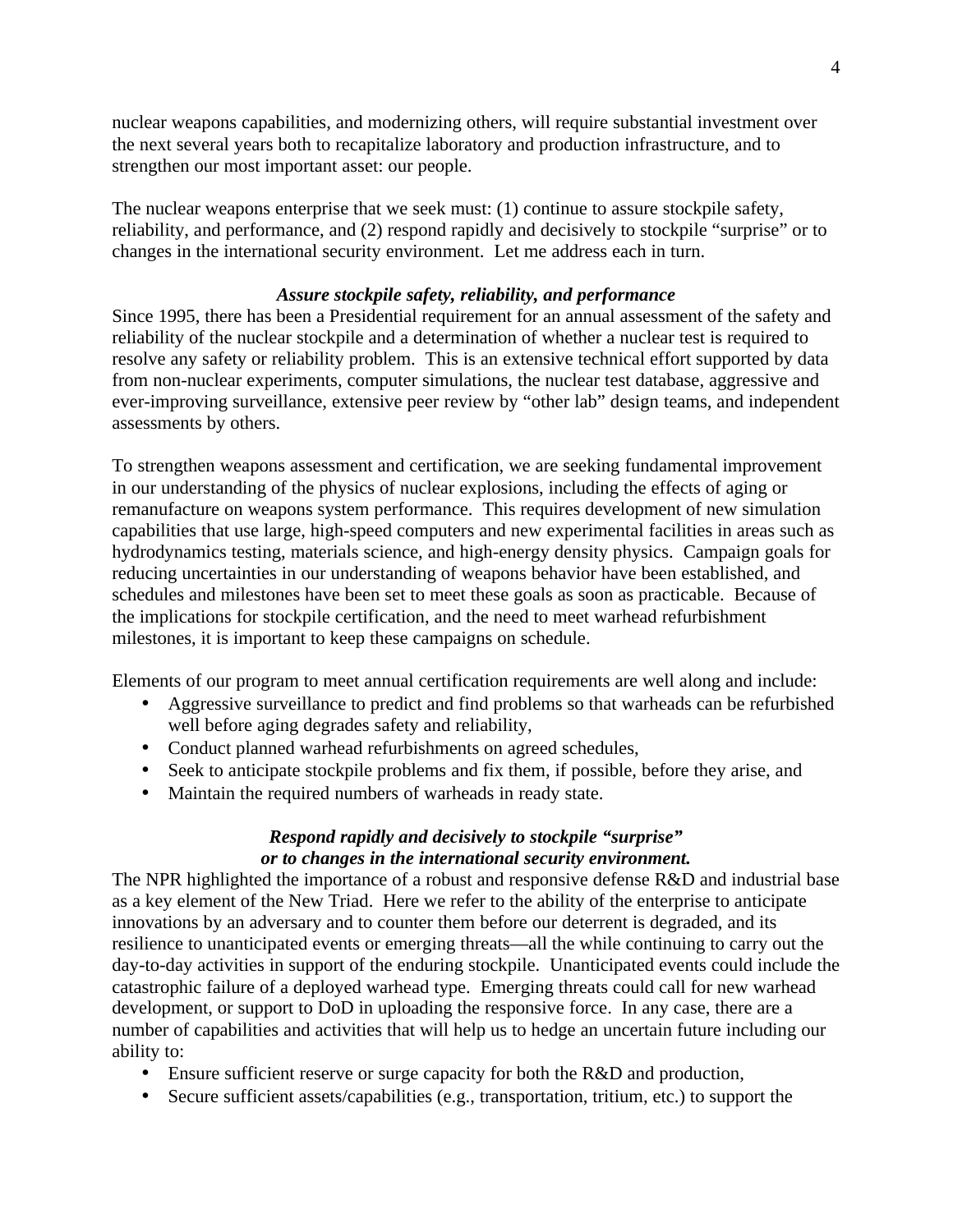responsive force,

- Retain appropriate numbers and types of weapons at appropriate states of readiness, to ensure a variety of replacement options,
- Revitalize nuclear weapons advanced concepts efforts at the labs and headquarters,
- Develop and assess strategies for transitioning the stockpile towards weapons that are intrinsically easier to maintain and certify, conceivably without nuclear testing, and
- Enhance readiness to resume underground nuclear testing, if required.

A key measure of "responsiveness" is how long it would take to carry out certain activities to address stockpile "surprise" or deal with new or emerging threats. Specific goals are being established for the following four activities; our progress towards meeting them will be an important measure of the success of our program.

*Fix stockpile problems:* The ability to assess a stockpile problem, once one has been identified, and then design, develop, implement and certify a fix will of course depend on the nature and scope of the problem. For a relatively major problem, we seek to be able to assess the problem and establish an implementation plan—Phases 6.2–6.2A—for the "fix" within one year, and then to conduct development and production engineering activities leading to initial production— Phases 6.3–6.5—within approximately three years.

*New warhead design, development and initial production:* New or emerging WMD threats from rogue states make it difficult to predict future deterrence requirements. If the U.S. is to have a flexible deterrent, it must be able to adapt its nuclear forces to changing strategic conditions. Adaptation and modernization of forces, including implementation of new technologies, will enable us to continue to achieve deterrence objectives more efficiently even as we move to significantly lower force levels. Our goal is to maintain sufficient R&D and production capability to be able to design, develop, and begin production on the order of five years from a decision to enter full-scale development of a new warhead.<sup>2</sup> To achieve this goal, we must work with DoD to determine and prioritize potential weapons needs over the long term. In certain cases, it may be appropriate to design, develop and produce a small build of prototype weapons both to exercise key capabilities and to serve as a "hedge," to be produced in quantity when deemed necessary.

*Quantity production of new warheads:* While there are no plans to increase the size of the stockpile, we must have flexibility to respond to various scenarios. Our goal is to maintain sufficient production capacity to be able to produce new warheads in sufficient quantities to meet defense requirements without disrupting ongoing refurbishments. In this connection, refurbishment demands starting later in this decade, and continuing until about 2014, are expected to dominate production capacity. If necessary, we would work with DoD to adjust production priorities.

 2 During the era in which the current stockpile was designed, developed, tested, and manufactured, the Phase 3**-**5 timeframe (design, development, initial production) was roughly 5 years. At that time, continuing new requirements provided a "pipeline" capability so that weapons were regularly entering the stockpile.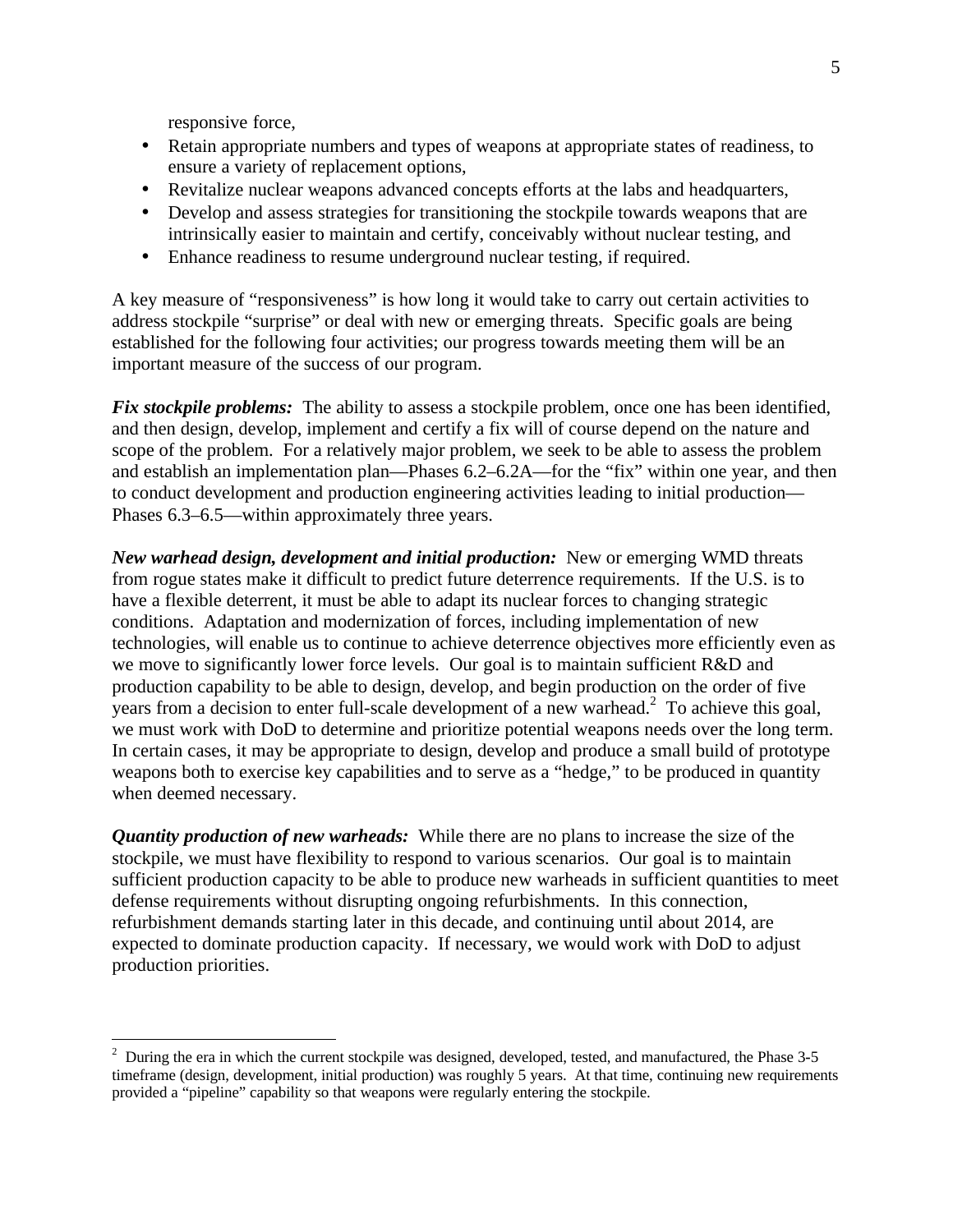*Support to DoD in uploading the responsive force:* We must assure that NNSA's tasks, such as warhead transportation, tritium support, etc., are not "long poles in the tent" for uploading the responsive force. That is, they must be carried out on a time scale consonant with DoD's ability to upload these weapons. Sufficient numbers of responsive warheads must be maintained in the active stockpile to ensure that ready warheads are available to meet upload timelines.

#### **How do we get to where we want to be?—National commitment and a multi-year plan**

What do we need to do in order to achieve the capabilities of a modern and flexible nuclear weapons design and production enterprise? In short, we need to revitalize and sustain our production capabilities, our R&D and technology base, and our world-class workforce. Critical to this is a national commitment to safe and reliable nuclear forces, which the NPR has reaffirmed, and implementation of a stable, multi-year fiscal plan. Such a plan would provide the long-term commitment and stability to restore or modernize critical infrastructure and capabilities so that we can meet future workload requirements under a more rigorous regulatory regime. It would also allow us to redress the deferred maintenance backlogs, assure world-class science and engineering capabilities and workforce, and carry out the initiatives of the NPR. Let me elaborate further.

#### *Modernize nuclear weapons production capabilities*

The production complex, which has seen site closures and considerable downsizing since the end of the Cold War, consists of the following "one of a kind" facilities: the Y-12 Plant (uranium and other components), Pantex Plant (warhead assembly, disassembly, disposal, high explosive components), Kansas City Plant (non-nuclear components), and Savannah River Plant (tritium extraction and handling). In addition, production activities for specific components occur at two national labs: Sandia National Laboratories (neutron generators), and Los Alamos National Laboratory (plutonium/beryllium parts, detonators, tritium targets for neutron generators).

The current production complex is limited in the number of weapons that can be processed at the Pantex Plant, with the work split among units undergoing surveillance, refurbishment or dismantlement. Planned renovations of existing facilities will expand capacity sufficient to meet the anticipated NPR workload and include a small reserve that would be available to fix unanticipated problems in the stockpile, respond to new warhead production requirements, or handle a potentially increased dismantlement workload (resulting from force reductions) without disrupting planned refurbishments.

Qualified processes for some uranium manufacturing and processing are not currently in place, but plans are underway to expand the capacity and capability of the Y-12 Plant to meet the planned workload for replacing warhead secondaries and other uranium components.

Regardless of the size of the future nuclear weapons stockpile, substantial work must be completed to get the production complex to the point where it is "ready" to begin refurbishment work on key systems later this decade. Additionally, new construction projects, including that for a modern pit production facility discussed below, are needed to ensure sufficient capacity for planned future-decade stockpile refurbishments.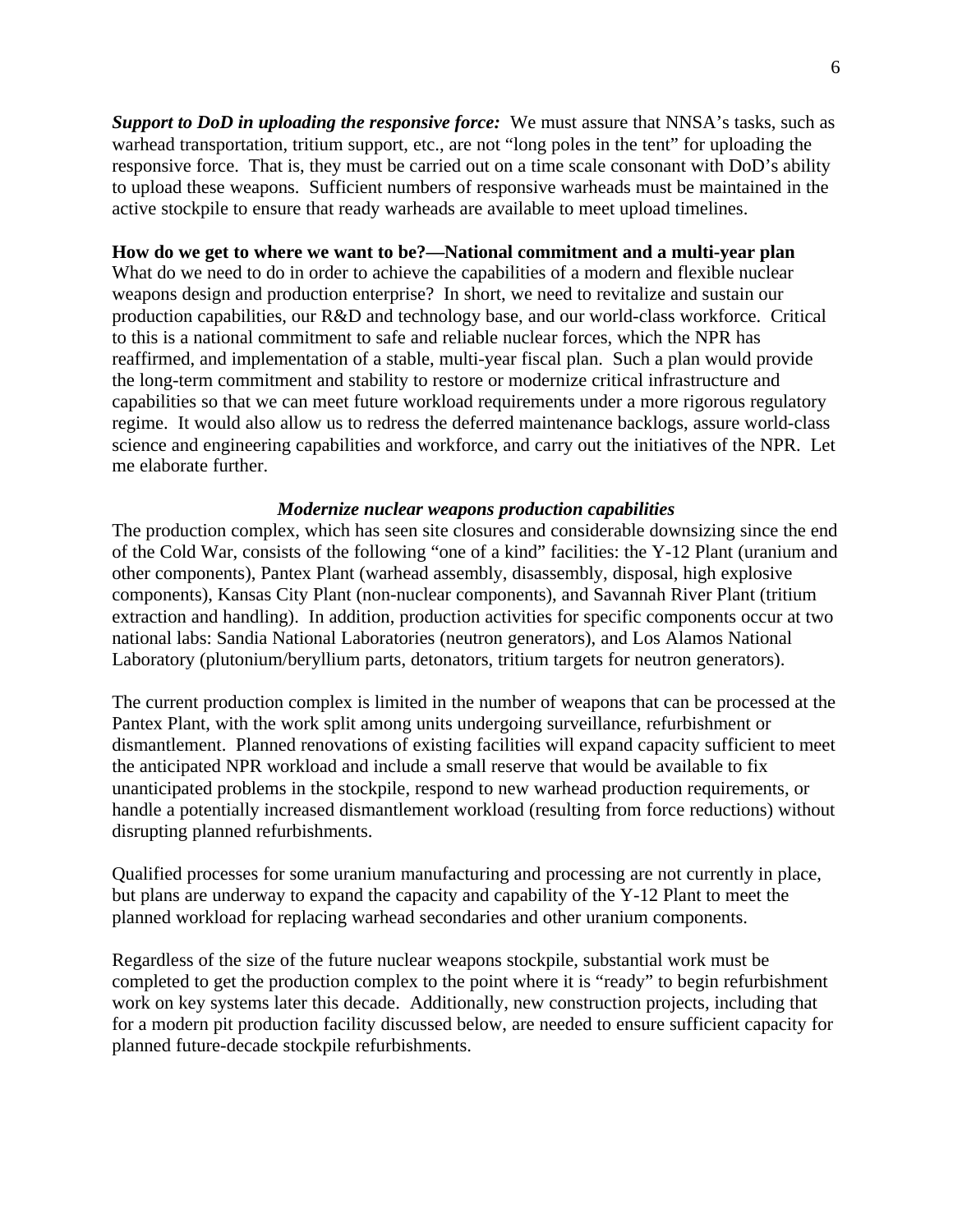### *Modernize the R&D and technology base*

Stockpile stewardship requires strong R&D capabilities to predict, discover, and evaluate problems in the current stockpile (especially those associated with component aging or defects), to design, develop and certify new warheads in the absence of testing, and to attract and retain a world-class technical staff. Thus, in addition to modernizing production capabilities, efforts are underway to restore and improve the technical base of the nuclear weapons enterprise and to develop advanced capabilities to meet future requirements. Key needs include:

- Continue to upgrade modeling and simulation capabilities,
- Improve hydrodynamic and sub-critical testing capabilities for warhead assessments,
- Complete high-energy density physics projects to improve understanding of the physics of nuclear explosions,
- Create modern microelectronics capabilities for DOE and DoD components, and
- Deploy modern production processes.

### *Secure and sustain a world-class work force*

Recruitment and retention of an expert workforce is a major challenge. The aging of the technical staff at the national laboratories, the production plants and the NTS is a concern highlighted by a variety of review groups, including the Congressionally-appointed Commission on Nuclear Weapons Expertise (Chiles Commission) and the Foster Panel. In its 1999 report, the Chiles Commission observed that the average age of those supplying critical skills to the weapons program is 48 years—a population considerably older than that for the average U.S. high-tech industry. A major factor in this demography was the low hiring rates in the early-tomid-1990's as budgets for the weapons program were in decline. Recruiting rates have gone up modestly, but are still much lower than required to support planned programs. More recently, morale problems at the laboratories in the wake of security problems have raised concerns for retention, and recruiting has been more difficult than in the past because of competition from the private sector of the U.S. job market, limited knowledge about the program among the general population, and adverse publicity, among other factors.

But the tide is turning. Morale is improving. Both the laboratories and the plants are working closely with the Federal staff to attract and retain the future workforce. Maintaining a strong science component of the stockpile stewardship program, coupled with real opportunities for working on advanced warhead concepts, developing a strong intern program to integrate new scientists and engineers into the weapons program, improving ties with universities, fixing the deteriorating manufacturing infrastructure, and developing new R&D facilities such as NIF, DARHT and MESA where the most advanced research in the world is taking place, are all examples of these efforts. The loss of knowledge resulting from retirement and attrition, and the need to transfer critical knowledge heighten the urgency of this effort.

### **Implications of the NPR for key NNSA missions**

Next, I describe how specific NNSA missions will be affected by the NPR, and address the "game plan" for implementation of the NPR initiatives.

### *Stockpile Levels and Readiness Requirements*

The NPR stated a goal to reduce the operationally-deployed strategic stockpile to 3800 nuclear warheads by 2007 and 1700-2200 nuclear warheads by 2012. The force would be based on 14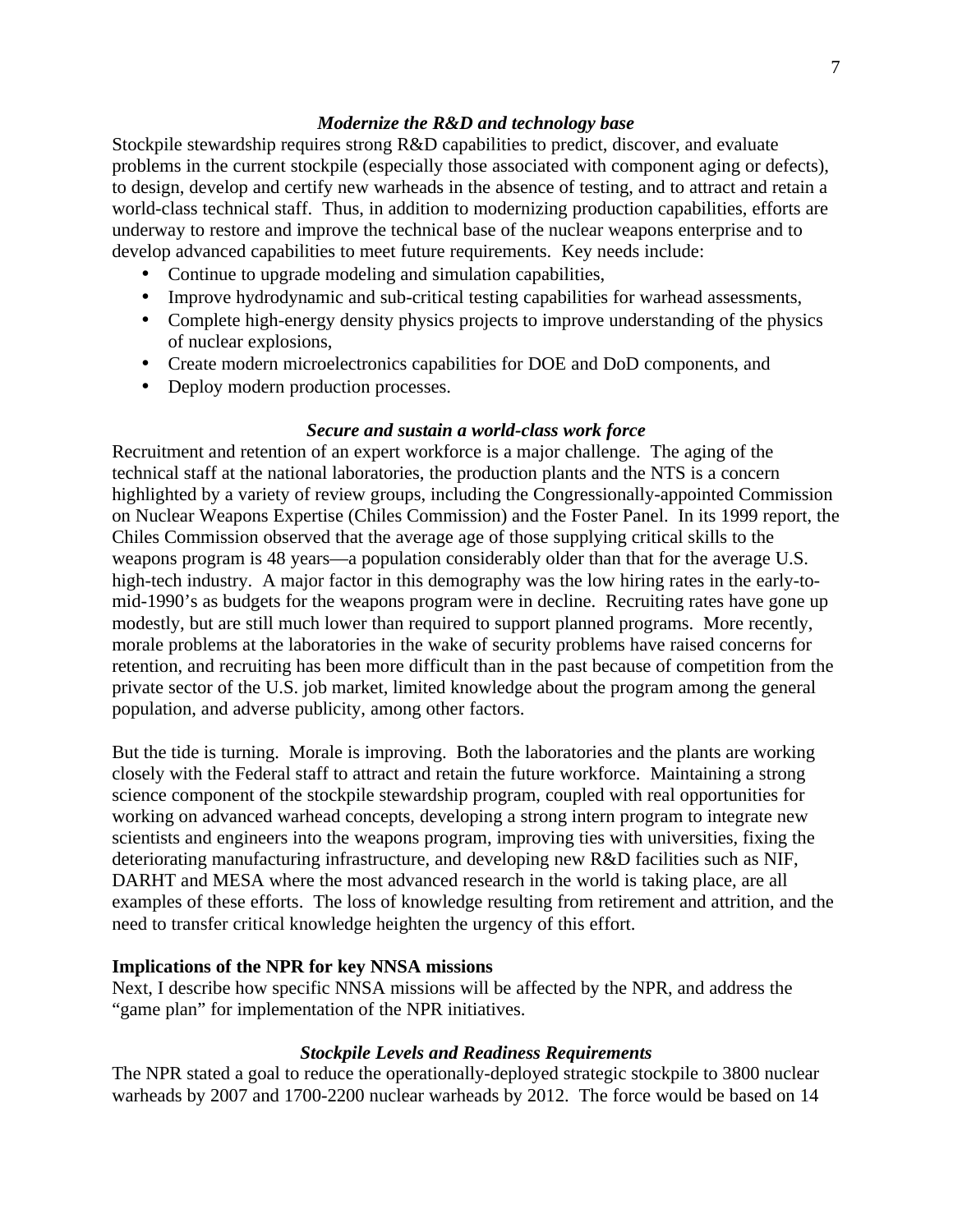Trident SSBNs (with 2 SSBNs in overhaul at any time), 500 Minuteman III ICBMs, 76 B-52H bombers, and 21 B-2 bombers. There would also be a non-strategic stockpile whose exact quantities and readiness requirements are still to be determined.

Although the NPR did not determine specific stockpile quantities or readiness requirements, it did introduce to the stockpile lexicon the categories *operationally-deployed* and *responsive.* Operationally-deployed warheads are warheads fully ready for use and either mated on, or allocated to, operational delivery systems; these warheads are part of the active stockpile.<sup>3</sup> Responsive warheads are warheads available to be uploaded to delivery systems in the event that world events require a more robust deterrence posture; most or all of these warheads would also be part of the active stockpile.

Remaining warheads not slated for retirement or dismantlement would be retained in the inactive stockpile, available for use in stockpile evaluation support or as one-for-one reliability replacements for warheads in the operationally deployed or responsive forces. Several factors would determine the nature, size and scope of warheads in this *"other"* category including: (1) progress in reestablishing lost production capabilities and infrastructure, (2) response times to fix problems in the stockpile, carry out other required refurbishments to sustain the stockpile, and develop and produce new or modified warheads, and (3) desire to retain a sub-population of nonrefurbished warheads to hedge potential common mode failures. Some warheads in this category would, based on future decisions, be retired and eliminated. NNSA and DoD will work together to clarify the NPR "drawdown" in terms of the numbers and types of warheads, by year, to be maintained in the active and inactive stockpiles at various states of readiness.

#### *Stockpile surveillance*

In the past, if a stockpile problem occurred, there was the flexibility, with larger warhead numbers, to maintain deterrence requirements by reallocating warheads to targets. With the force reductions planned under the NPR, these options diminish. As a result, as we go to lower numbers, we need increased levels of confidence in the safety and reliability of remaining deployed forces. This drives the need for an increasingly robust surveillance program to not only strengthen our ability to detect existing stockpile problems but also to predict and respond to stockpile problems (including problems associated with aging) before they occur. Key efforts planned over the next few years will greatly increase our knowledge of component aging. A study to strengthen surveillance efforts has recently been completed; a detailed plan to implement its recommendations will be developed during this fiscal year.

### *Stockpile Refurbishments—Meeting our commitments to DoD*

The NPR reaffirmed the current stockpile refurbishment plan jointly agreed by NNSA and DoD, including the "block upgrade" concept which provides flexibility to adjust the plan to evolving weapons numbers.<sup>4</sup> The plan calls for all eight warhead types in the enduring stockpile to be

<sup>&</sup>lt;sup>3</sup> Active weapons are fully maintained with all Limited Life Components (LLCs, e.g., tritium bottles) installed. Inactive weapons have the LLCs removed upon expiration.

 $4$  The "block upgrade" approach breaks up our major planned refurbishments into five-year "blocks," with the option to either continue refurbishments with the current design, switch to a different design based on new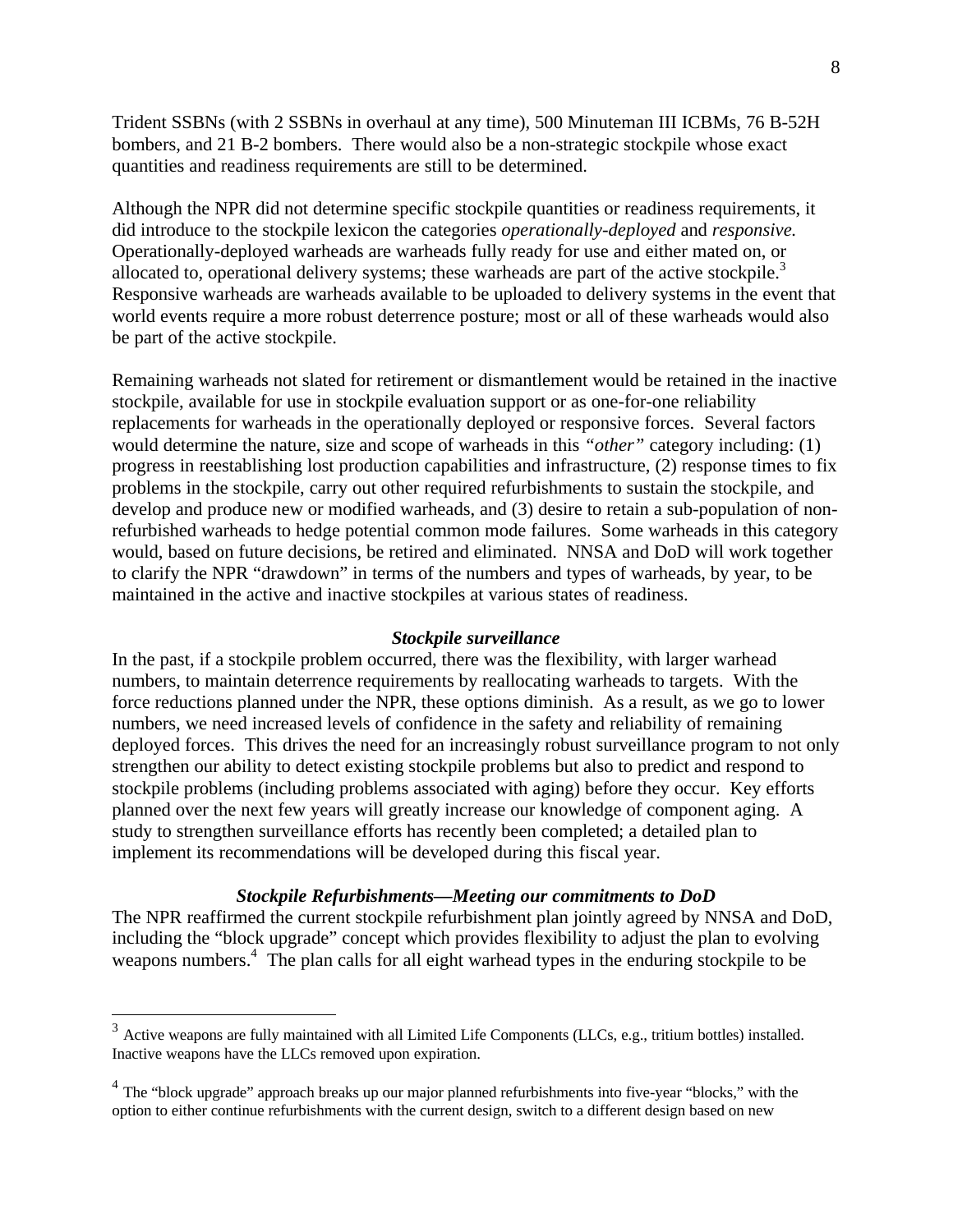refurbished over the next 25 years. Near-term efforts focus on four warheads: the W87 (ICBM), the B61-7/11 (gravity bomb), the W80 (Air-Launched Cruise Missile (ALCM), Advanced Cruise Missile (ACM) and Tomahawk Land Attack Missile (TLAM-N)), and the W76 (Trident SLBM).

- **W87 (ICBM):** The W87 is currently being refurbished in order to enhance the structural integrity of the warhead. This includes small modifications to the primary, replacement of some non-nuclear components in the warhead, and refurbishment of some secondary components.
- **B61-7/11 (Bomb):** Some secondary components in the B61-7/11 show signs of aging that could affect warhead reliability, if left unchecked. B61-7/11 refurbishment, scheduled to begin in FY'06 , will include secondary refurbishment and replacement of some foam support, cables, and connectors.
- W80 (ALCM): The W80 will need replacement of its neutron generators. This provides an opportunity to improve surety features and introduce a new gas transfer system. W80 refurbishment is scheduled to begin in FY'06.
- **W76 (SLBM):** W76 refurbishment, scheduled to begin in FY'07, will include requalifying the pit, replacing the primary high-explosive, secondary refurbishment, a new arming, fuzing and firing (AF&F) system, and a new gas transfer system.

Efforts to sustain and modernize our R&D infrastructure, restore our production capabilities, and recruit and retain a work force "second to none" are absolutely essential for the effective execution of stockpile refurbishment programs. Our ability to meet refurbishment timelines is a critical measure of merit for stockpile stewardship.

### *Revitalization of nuclear weapons advanced concepts efforts*

The NPR recognized the need to revitalize nuclear weapons advanced concepts activity, which could include extending concepts that have been developed and tested but not yet deployed, as well as new concepts. To assess further nuclear weapons modernization options in connection with meeting new or emerging military requirements, NNSA has taken an initiative, endorsed by the NPR, to reestablish small advanced warhead concepts teams at each of the national laboratories and at Headquarters in Washington. DoD and NNSA will jointly review potential requirements for new or modified warheads, and identify opportunities for further study.

The vision is for small, focused teams (involving both lab and HQ personnel), in coordination with DoD and the services, to assess evolving military requirements, investigate options, and ensure our DoD partners understand what is and is not possible. The teams will carry out theoretical and engineering design work on one or more concepts, including options to modify existing designs or develop new ones. In some instances, these activities would proceed beyond the "paper" stage and include a combination of component and subassembly tests and simulations to introduce an appropriate level of rigor to challenge our designers.

information provided by surveillance efforts or as a result of new mission requirements, or simply stop refurbishments based on reduced weapons requirements.

 $\overline{a}$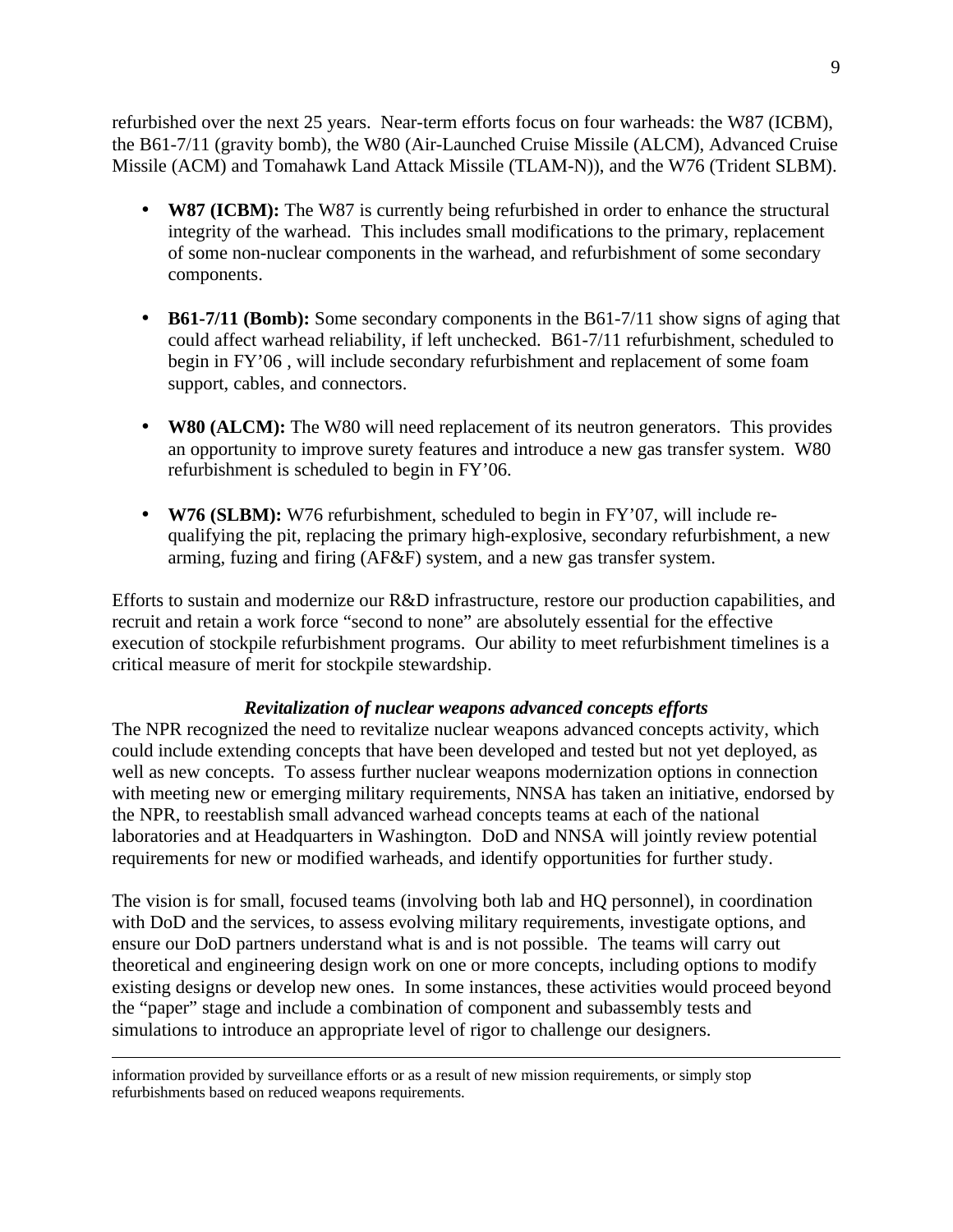Importantly, this effort will provide opportunities to train the next generation of nuclear weapons scientists and engineers. Part of this effort will be to demonstrate capabilities to assess options and associated timelines for new warhead design, development, and production (e.g., to replace a failed warhead or to field a new system to meet new military requirements) and to assist efforts to assess cost and other implications of any adjustments in production readiness needed in response.

#### *Warhead retirements and dismantlements*

Although no new retirements or eliminations of warheads were announced in the NPR, DoD and NNSA will jointly address the broad question of the size and character of the active stockpile and inactive stockpile. It will be prudent for NNSA to maintain reserve capacity, in addition to that planned for the near-term refurbishment workload, for warhead eliminations, addressing unforeseen problems in the stockpile, and for possible new production. Under current planning assumptions, NNSA would not define a firm schedule for dismantlements; rather NNSA would "load level" Pantex operations by scheduling dismantlements in a way that does not interfere with ongoing refurbishment or other production efforts.

#### *Warhead transportation needs*

NNSA is responsible for the ground transportation of nuclear warheads and nuclear material within the U.S. including transport of warheads between DoD sites. We will need to assess the NPR's implications for NNSA's transportation workload. Decisions to retire or dismantle additional warheads as part of the drawdown, or warhead upload requirements, could drive increased transportation needs. The future transportation workload should be manageable given current plans to ramp up transportation assets and associated personnel. That said, NNSA will work with DoD to assure that longer-term warhead transportation needs deriving from the NPR can be met.

#### *Enhanced Test Readiness*

President Bush supports a continued moratorium on underground nuclear testing; nothing in the NPR changes that. Over time, we believe that the stewardship program will provide the tools to ensure stockpile safety and reliability without nuclear testing. But there are no guarantees. It is only prudent to continue to hedge for the possibility that we may in the future uncover a safety or reliability problem in a warhead critical to the U.S. nuclear deterrent that could not be fixed without nuclear testing.

Based on a 1993 Presidential directive, NNSA currently maintains a capability to conduct an underground nuclear test within 24 to 36 months of a Presidential decision to do so. Test readiness is maintained principally by the participation of nuclear test program personnel in an active program of stockpile stewardship experiments, especially the subcritical experiments carried out underground at the Nevada Test Site (NTS).

During the NPR, two concerns were raised about our test readiness program. First, a two to three year readiness posture may not be sustainable as more and more experienced test personnel retire. Not all techniques and processes required to carry out underground nuclear tests are exercised with the work carried out at the NTS. As experienced personnel retire, it will become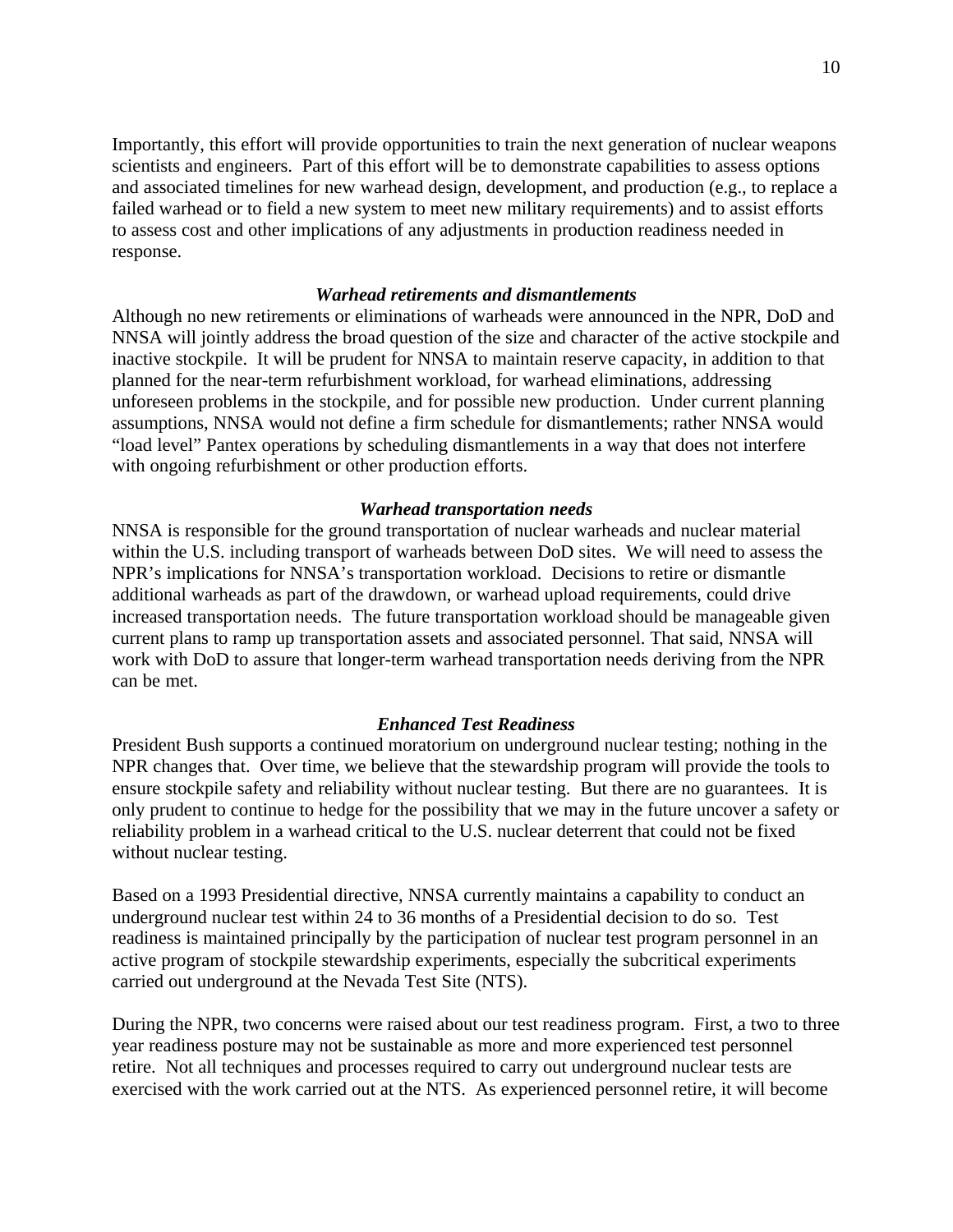more difficult to train new people in these techniques, further degrading test readiness. This argued for an approach in which key capabilities required to conduct nuclear tests are identified and exercised regularly on projects making use of a variety of nuclear test-related skills.

Second, the current two to three year posture may be too long. If we believed that a defect uncovered in the stockpile surveillance program, or through new insight gained in R&D efforts, had degraded our confidence in the safety and/or reliability of the W76 warhead—the warhead deployed on Trident submarines and comprising the most substantial part of our strategic deterrent—the ability to conduct a test more quickly might be critically important.

To address these concerns, the NPR endorsed the NNSA proposal to enhance test readiness by reducing the lead-time to prepare for and conduct an underground nuclear test. To support this, NNSA has allocated \$15 M in FY '03 to begin the transition to an enhanced test readiness posture. Funds will be used, among other things, to:

- augment key personnel and increase their operational proficiency,
- begin the mentoring of the next generation of testing personnel,
- conduct additional subcritical experiments and test-related exercises,
- replace key underground-test-unique components,
- modernize certain test diagnostic capabilities, and
- decrease the time required to show regulatory and safety compliance.

NNSA will work with DoD over coming months to refine test scenarios and evaluate cost/benefit tradeoffs in order to determine, implement, and sustain the optimum test readiness time.

## *Accelerate Planning for a Modern Pit Facility (MPF)*

Our inability to produce and certify plutonium pits is a shortfall in our stockpile stewardship program. Pit production was terminated at Rocky Flats in 1989 and is now being re-established on a limited scale at Los Alamos National Laboratory. Only engineering test units of a single warhead type have been produced to date, however, and no "war reserve" units are expected to enter the stockpile for about seven years. Current plans envision Los Alamos producing about 20 pits per year with a surge capacity to perhaps 50.

The current pit production strategy is first to carry out an assessment of pit lifetime, through our enhanced surveillance campaign, to yield initial results by FY'03 with completion by FY'06. Once that is completed, our policy is to reestablish pit production capability in a time frame and with a capacity sufficient to meet national needs. Implementing that policy means fielding a capability that is:

- available in time to replace pits that exceed minimum projected lifetime,
- sized to support the planned workload, with ready reserve to address "surprise", requirements for force augmentation, and potential new warhead production, and
- modular (i.e., expandable further) if further needs dictate.

One thing is now certain—the Los Alamos production capacity will be insufficient to meet future requirements for pits. As a result of the NPR, we seek to accelerate planning and initial design work to establish an MPF. Relevant activities about to begin include preliminary MPF design,